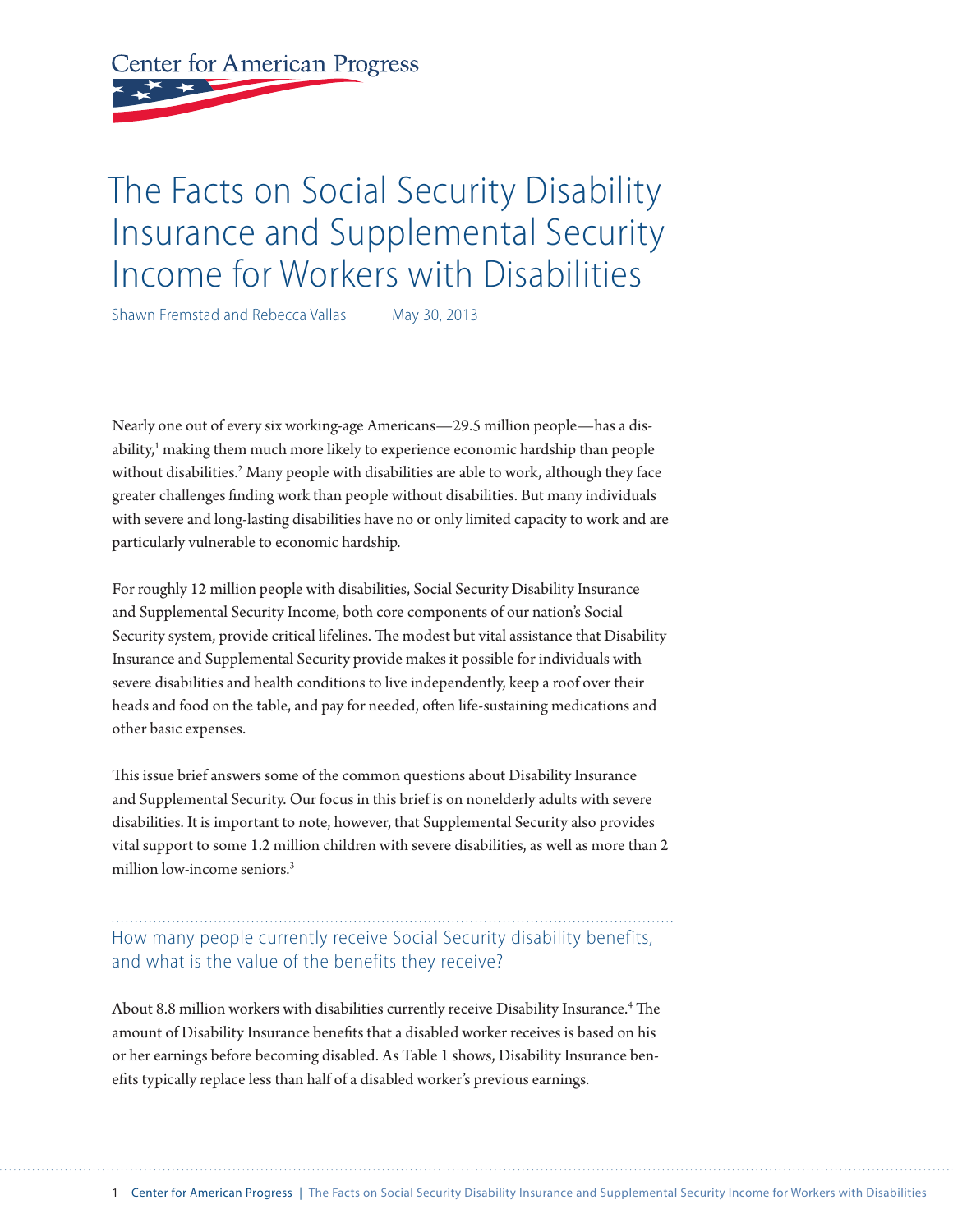As of March 2013, the average monthly benefit for a disabled worker was about \$1,129, with male workers receiving \$1,255 per month and female workers receiving \$993 per month on average.<sup>5</sup> About 1.9 million children of disabled workers and 160,000 spouses of disabled workers also receive supplemental benefits from Social Security—roughly \$300 a month on average.<sup>6</sup>

#### **TABLE 1**

### **Disability Insurance benefits by lifetime average earnings (for workers who became eligible in 2011)**

| Lifetime average earnings<br>before disability | <b>Annual Disability</b><br><b>Insurance benefits</b> | <b>Percent of earnings</b><br>replaced by benefits |
|------------------------------------------------|-------------------------------------------------------|----------------------------------------------------|
| \$20,000                                       | \$11,544                                              | 58 percent                                         |
| \$40,000                                       | \$17,892                                              | 45 percent                                         |
| \$60,000                                       | \$23,340                                              | 39 percent                                         |
| \$106,800                                      | \$29,328                                              | 27 percent                                         |

Source: National Academy of Social Insurance.

For most beneficiaries of Disability Insurance and Supplemental Security, disability benefits make up most or all of their income. For the vast majority of Disability Insurance beneficiaries—about 71 percent—half or more of their income comes from Disability Insurance. And for nearly half of beneficiaries, 90 percent or more of their income comes from Disability Insurance.<sup>7</sup> Given the modest extent to which benefits replace lost earnings and the limited sources of other income upon which they can depend, people who receive Disability Insurance are rarely able to maintain the same standard of living they had before becoming disabled. Disability Insurance provides a floor, however, that moderates the decline in their living standards.

About 4.9 million nonelderly adults currently receive Supplemental Security.<sup>8</sup> Nearly one-third—31.3 percent in 2011<sup>9</sup>—also receive very modest Disability Insurance benefits.10 On average, nonelderly adults who receive Supplemental Security currently receive a Supplemental Security benefit of \$525 per month.<sup>11</sup> Most of them have no other source of income.12

People who receive disability benefits are generally eligible for public health insurance. People who receive Disability Insurance are eligible for Medicare but only after a twoyear waiting period. And in most states, people who receive Supplemental Security are automatically eligible for Medicaid. Some states, however, use more restrictive eligibility criteria for Medicaid coverage than those used by Supplemental Security.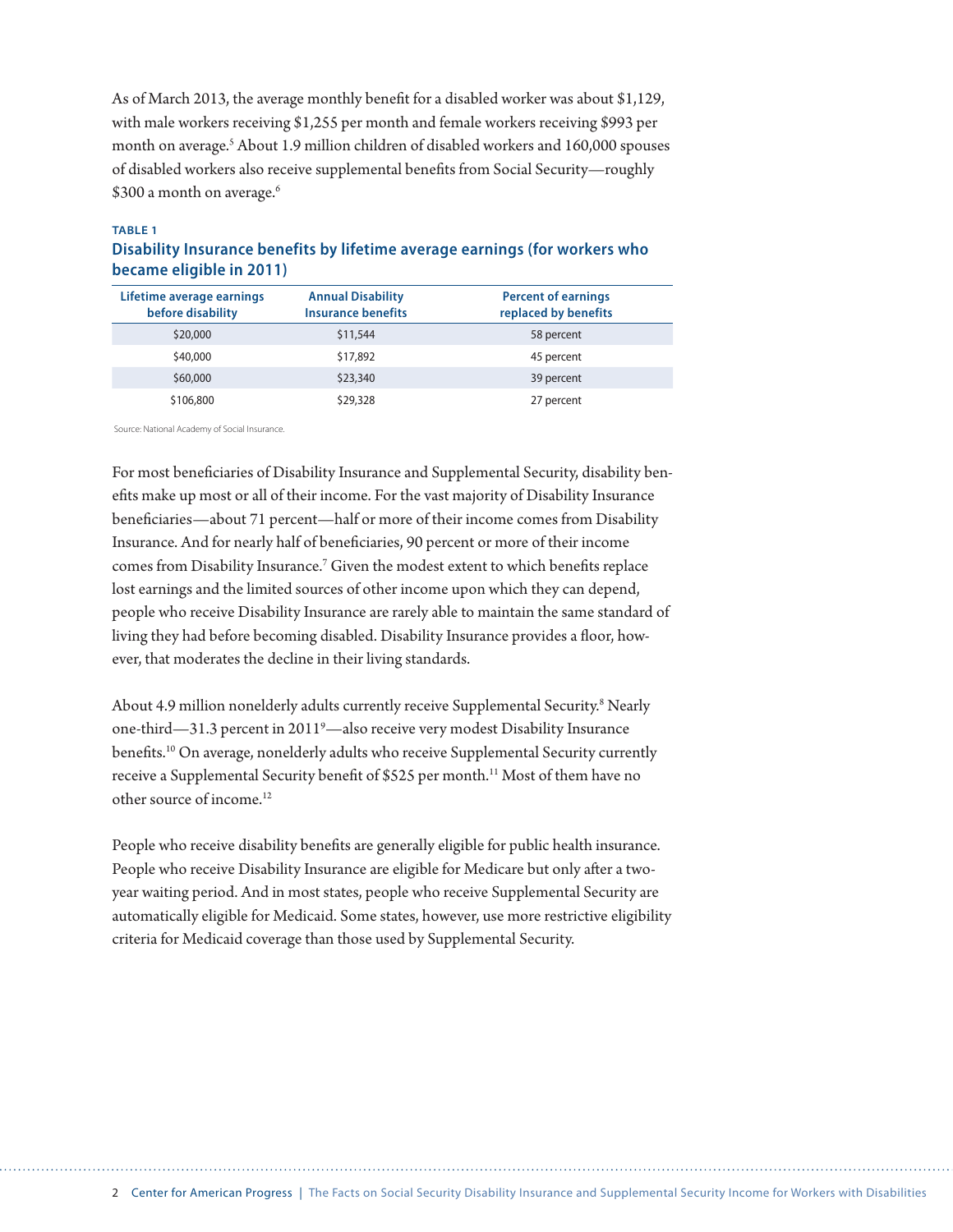## How are Disability Insurance and Supplemental Security benefits funded?

Disability Insurance is funded by payroll tax contributions from workers and their employers. Workers currently pay a tax of 0.9 percent of their wages up to \$113,700, and their employers pay an equal amount.<sup>13</sup> These tax contributions go into the Disability Insurance trust fund. Funding for Supplemental Security comes from the federal income tax and other federal revenues.

The Social Security Administration administers both of these programs. State agencies, usually called disability determination services, make the initial determination of whether applicants meet the disability standard. These state agencies are federally funded and follow federal guidelines.

### What is the disability standard for Disability Insurance and Supplemental Security?

Disability Insurance and Supplemental Security are reserved for workers with the most severe disabilities and conditions, and both use the same strict disability standard: inability to engage in "substantial gainful activity"—defined as being able to earn \$1,040 a month in 2013—due to one or more severe physical or mental impairments that are expected to last at least a year or could result in death. A worker's impairment or combination of impairments must be so severe that the applicant is not only unable to do his or her previous work but also unable—considering his or her age, education, and work experience—to engage in any other kind of substantial gainful work that exists in significant numbers in the national economy.<sup>14</sup>

Medical evidence is the cornerstone for the determination of disability in both programs. To qualify, there must be medical evidence from a doctor, specialist, or certain other licensed or certified medical sources that documents a severe impairment. Evidence from other health care providers—such as nurse practitioners or clinical social workers—is not sufficient to document a severe medical impairment. And statements from the applicants themselves, their families, co-workers, friends, or neighbors are not treated as medical evidence.

Most applications for Disability Insurance are denied under this strict standard, and many workers with significant disabilities do not qualify. Between 2006 and 2008 only about 40 percent of applications were ultimately approved.15 The level of severity required by the disability standard is apparent when one considers how poorly workers who have been denied Disability Insurance subsequently fare in the labor market. A recent study found that among people whose Disability Insurance applications were denied by the Social Security Administration, the vast majority—70 percent to 80 percent—did not go on to work in jobs with annual earnings above the substantial gainful activity level.<sup>16</sup>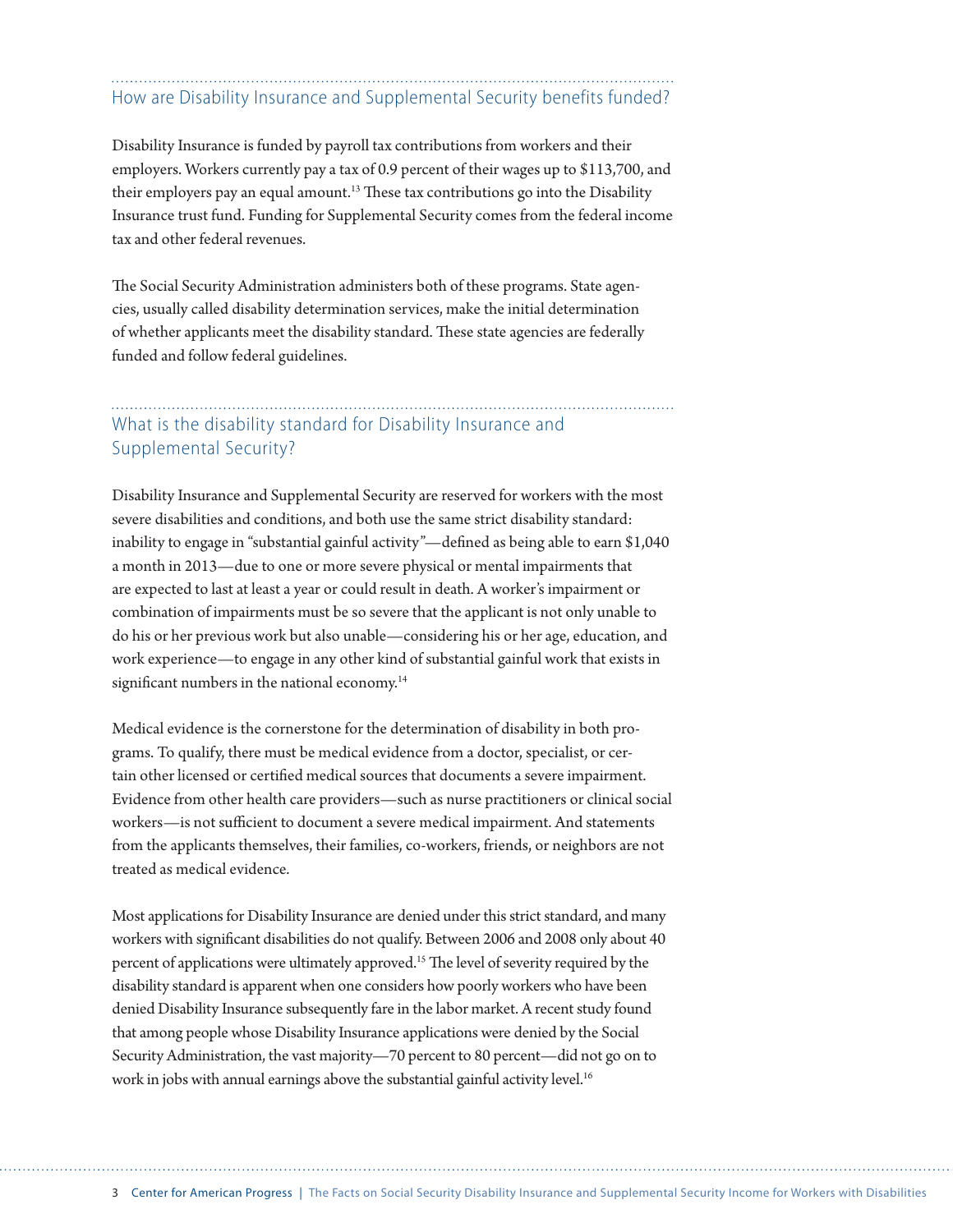Further underscoring the strictness of the disability standard are the considerably elevated mortality rates for disabled workers found eligible for benefits. One in five men and nearly one in six women die within five years of being approved for benefits.<sup>17</sup> Disability Insurance beneficiaries have death rates at least three times higher than other people their age.18

### What other requirements are beneficiaries required to meet?

In order to receive Disability Insurance, a worker must have worked during at least onefourth of his or her adult lifetime and during at least 5 of the 10 years before disability onset.19 There is also a five-month waiting period before a worker can qualify for benefits.

Supplemental Security provides assistance to people with severe disabilities who have very low incomes and assets and who either lack sufficient work history to be covered for Disability Insurance or receive only a very small Disability Insurance benefit. It is important to note that many Supplemental Security beneficiaries, although lacking the sustained work history necessary to be insured under Disability Insurance, have worked and paid into the Disability Insurance system. And others, particularly women, are not eligible for Disability Insurance because they took time out of the paid labor force to care for children or other family members.<sup>20</sup>

Workers must apply for and exhaust all other available benefits before qualifying for Disability Insurance or Supplemental Security. Accordingly, Social Security's disability programs serve as a true last resort for people with severe disabilities and little to no ability to work.

# How common is it for beneficiaries to return to work?

Both Disability Insurance and Supplemental Security provide incentives for beneficiaries to work. Disability Insurance beneficiaries are encouraged to work up to their full capacity and can earn an unlimited amount for up to 12 months without losing any benefits. Beneficiaries who work for more than 12 months and have earnings above the substantial gainful activity level cease to receive a monthly benefit. If at any point in the next five years their condition worsens and they are not able to continue working above the substantial gainful activity level, however, they are eligible for "expedited reinstatement" of their benefits.<sup>21</sup> This means they do not need to repeat the entire, and typically lengthy, disabilitydetermination process that they initially went through to qualify for benefits.

Supplemental Security beneficiaries who are able to work are encouraged to do so as well. Their benefits are reduced based on their earnings—after the first \$85 of earnings each month, which is not counted against the benefit—but by only \$1 for every \$2 of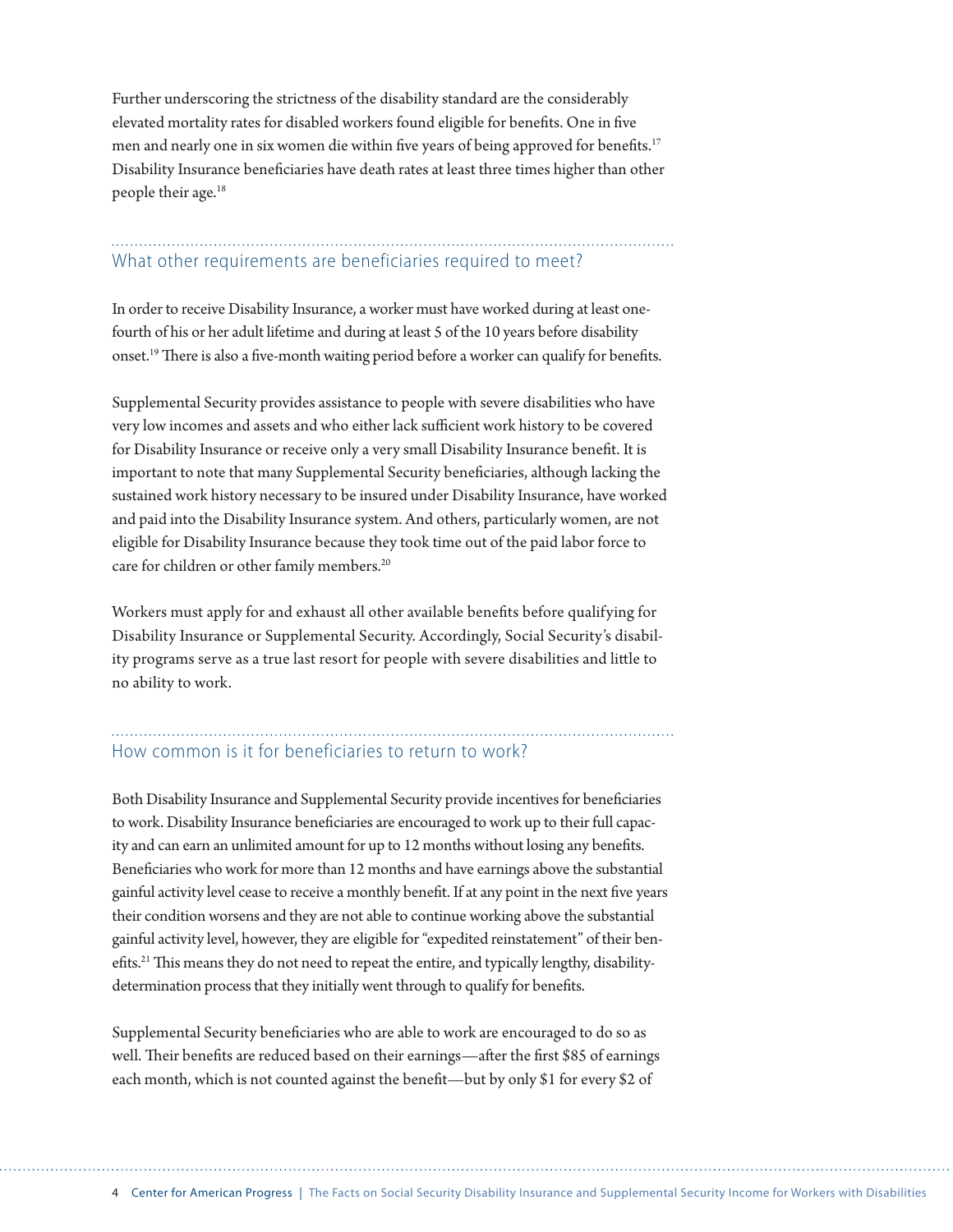earnings. Beneficiaries who are able to do some work will therefore always be better off with both earnings and a reduced benefit than just the benefit alone.

Supplemental Security beneficiaries who are able to sustain work above the program's income limit can generally do so without risk of losing the health insurance that they receive through Medicaid. Moreover, if their condition worsens and they no longer have earnings above Supplemental Security's income limit, they can start receiving benefits again without having to go through the initial disability-determination process.<sup>22</sup>

These incentives are helpful for beneficiaries who are able to do some work or whose conditions improve. Due to the program's strict disability standard, however, most beneficiaries have such severe impairments and health conditions that they are not able to work at all—and most beneficiaries do not have earnings.

The best available data on annual employment rates among working-age beneficiaries of Disability Insurance and Supplemental Security come from a recent report that linked Social Security data and earnings records in 2007, before the onset of the Great Recession.23 This report found that 16.9 percent of all disability beneficiaries worked at some point during the year. Disability Insurance beneficiaries were somewhat more likely to have worked than Supplemental Security beneficiaries: 19.5 percent of the former worked during the year, compared to 12.6 percent of the latter. The vast majority of beneficiaries who did work had extremely low earnings—just 2.9 percent earned more than \$10,000 during the year.

How have the number and share of people receiving disability benefits changed over time, and what accounts for these changes?

There has been little change over the past two decades in the share of nonelderly adults receiving Supplemental Security due to a disability. In 2011, 2.4 percent of nonelderly adults received Supplemental Security for a disability, compared to 2.1 percent in 1996.24 This comparison does not, however, take into account demographic and economic changes, particularly the aging of the population and the increase in poverty, which both have increased the number of people who are potentially eligible for Supplemental Security.

Controlling just for income, participation in Supplemental Security by workingage adults who are potentially eligible because of low income has actually declined over the past decade and a half. In 2011 there were 17.6 nonelderly adults receiving Supplemental Security for every 100 nonelderly adults with incomes below 100 percent of the poverty line, compared to 18.5 nonelderly adults in 1996.<sup>25</sup> In other words, the number of nonelderly adults receiving Supplemental Security grew at a slower rate than the number of nonelderly adults with very low incomes.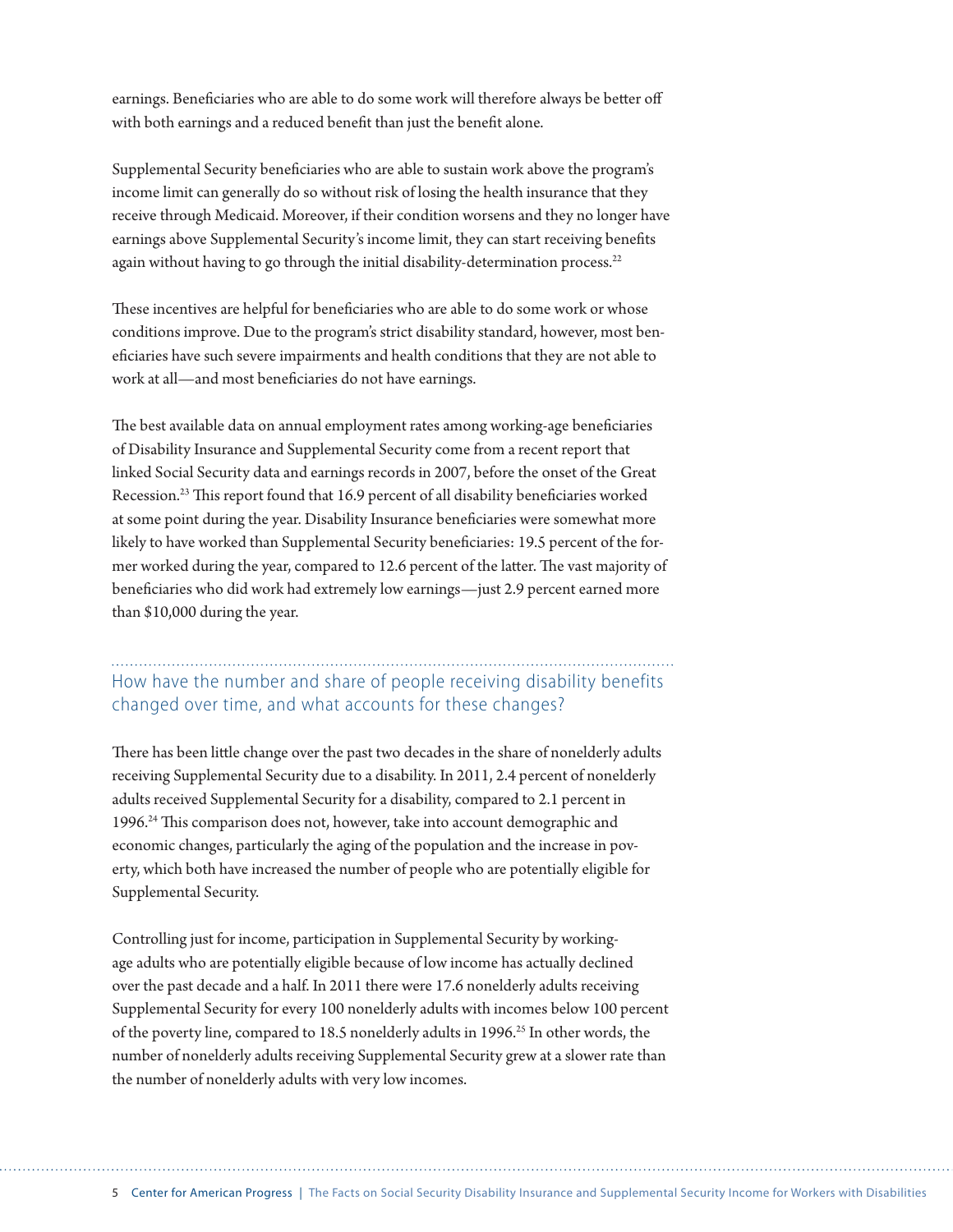The share of nonelderly adults receiving Disability Insurance has increased over time.<sup>26</sup> This is largely due to demographic factors, including:

- **The aging of the Baby Boom generation:** Disability risk increases considerably with age—an individual is twice as likely to be disabled at age 50 as he or she is at age 40, and twice as likely at age 60 as at age  $50.^{27}$  As a result, a workforce with a greater share of workers in their 50s and early 60s will include many more workers with severe disabilities.
- **The long-term increase in women's employment, which means more women are meeting the work-history standard required to qualify for Disability Insurance:**  Since 1980 the share of working-age women who meet the work-history standard for Disability Insurance has increased considerably, from 50 percent to 68 percent.<sup>28</sup>

Because these demographic factors are so important, the preferred way to assess trends in Disability Insurance is by looking at the "age-sex adjusted disability prevalence rate" used by actuaries at the Social Security Administration, since it controls for changes in the age and sex distribution of the insured population. The disability-prevalence rate, adjusted for age and sex, was 4.5 percent in 2011, compared to 3.5 percent in 1995.<sup>29</sup>

A number of factors account for this one-percentage-point increase in the disabilityprevalence rate after accounting for the changes in the age and gender distribution of the workforce, including the following:

- The increase in the Social Security retirement age means that more people who would have received Social Security as retirees under previous rules are now receiving Disability Insurance. About 5 percent of Disability Insurance beneficiaries are now ages 65 or 66.30
- Among workers who are insured for Disability Insurance, the gender gap in rates of receipt of Disability Insurance has closed. Until the mid-1990s women who met Disability Insurance's work-history test were substantially less likely than men to receive benefits on their own work records. Since then the gender gap has narrowed steadily and now no longer exists.<sup>31</sup> A factor here may be the overall increase in female "breadwinners"—women who earn as much as or more than their husbands. $32$

Finally, declining job opportunities for older workers, particularly older workers with severe physical limitations, have likely contributed to the increase. Currently, the number of U.S. jobs is roughly 10 million below the number we need to reach prerecession employment levels while also absorbing the people who enter the labor force each month. It is important, however, to not overstate the impact of the Great Recession or of economic recessions generally. While the economic downturn is believed to have led more unemployed workers to apply for Disability Insurance, the program's stringent disability standard bars the door to benefits for most of them.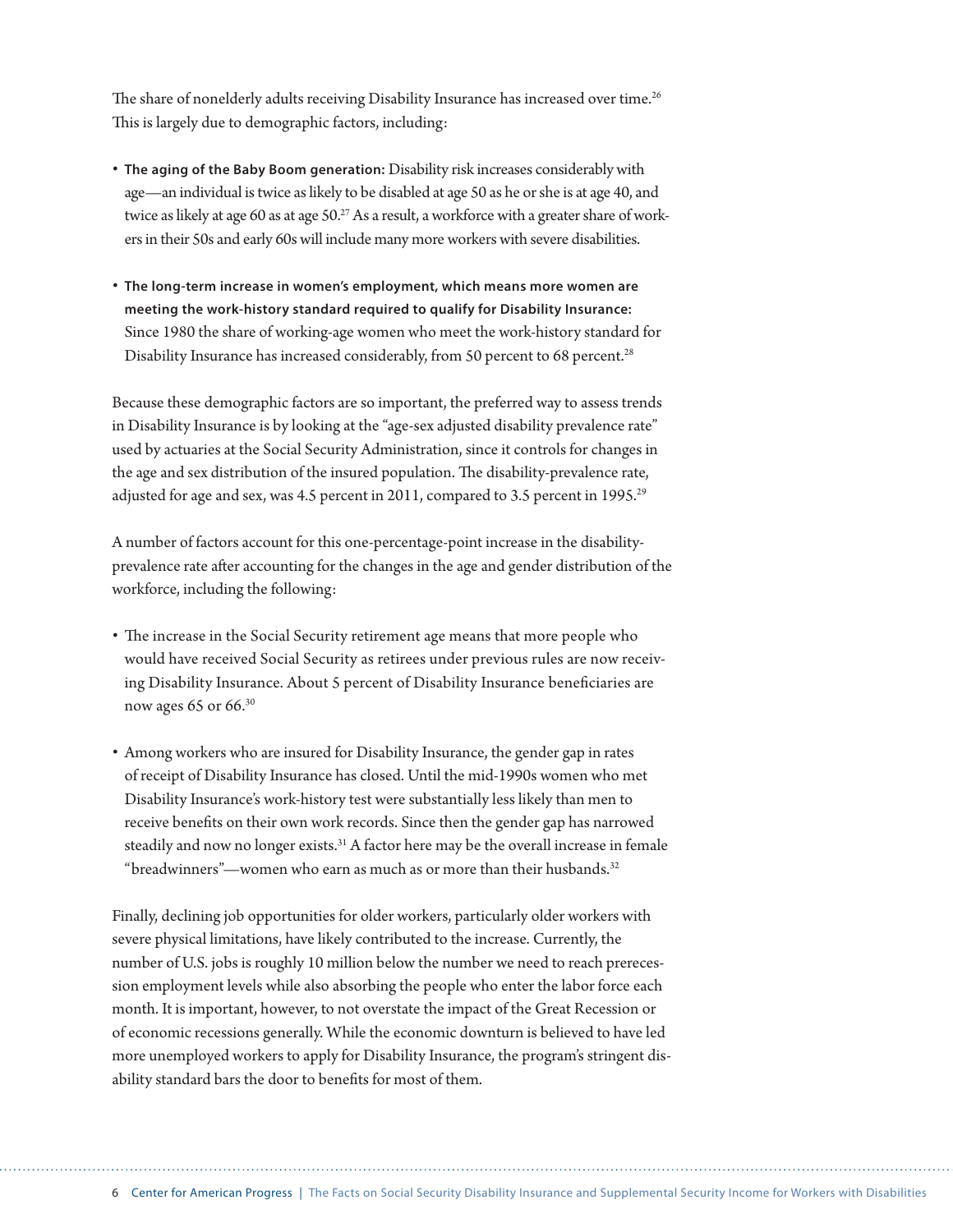### Why is there a shortfall in the Disability Insurance trust fund, and what can be done about it?

As described above, Disability Insurance is funded by a dedicated share of payroll tax contributions—0.9 percent of taxable wages paid by workers and the same amount by employers. Since the mid-1990s the Social Security Administration has consistently projected that the Disability Insurance trust fund would have sufficient reserves to cover all scheduled benefits until 2016, but that after that date, additional funds would be needed to avoid a shortfall in the necessary funds to continue paying full benefits. If no action is taken to address the shortfall, the Disability Insurance trust fund will only be able to pay 80 percent of scheduled benefit levels after 2016.<sup>33</sup>

Congress has addressed similar shortfalls—in both the Disability Insurance trust fund and the Old Age and Survivors Insurance trust fund, which pays retirement benefits<sup>34</sup> nearly a dozen times in the past by temporarily reallocating the share of overall payroll tax revenues that is dedicated to each trust fund.<sup>35</sup> In some cases, they have reallocated funds from the Disability Insurance trust fund to the Old Age and Survivors Insurance trust fund; in others, they have reallocated funds from the Old Age and Survivors Insurance trust fund to the Disability Insurance trust fund.36

According to the Social Security Administration, the current shortfall could be closed through 2033 by temporarily reallocating a modest share of funds from the Old Age and Survivors Insurance trust fund to the Disability Insurance trust fund.37 Alternatively, the shortfall could be closed over the long term by a small—0.2 percent—increase in the payroll tax rate paid by both employers and employees.<sup>38</sup>

Absent increased revenues or decreased costs, both the Disability Insurance and Old Age and Survivors Insurance trust funds face shortfalls in the mid- to late 2030s. Longterm—75-year—solvency for both programs could be achieved through an increase in the payroll tax rate from 6.2 percent for workers and employers (12.4 percent in total) to 7.6 percent each (15.2 percent in total).39 Another frequently discussed option is raising or eliminating the cap on earnings that are taxed for Social Security. This would mean that the 5 percent of workers who currently earn more than the cap—\$133,700—would pay into Social Security through the entire year, as other workers do.<sup>40</sup>

### How does the United States compare with other countries?

According to a recent analysis by the Organisation for Economic Co-operation and Development, or OECD, the United States has the least generous disability-benefit system of all OECD member countries except Korea.<sup>41</sup> The OECD describes the U.S. disability-benefit system, along with those of Korea, Japan, and Canada, as having "the most stringent eligibility criteria for a full disability benefit, including the most rigid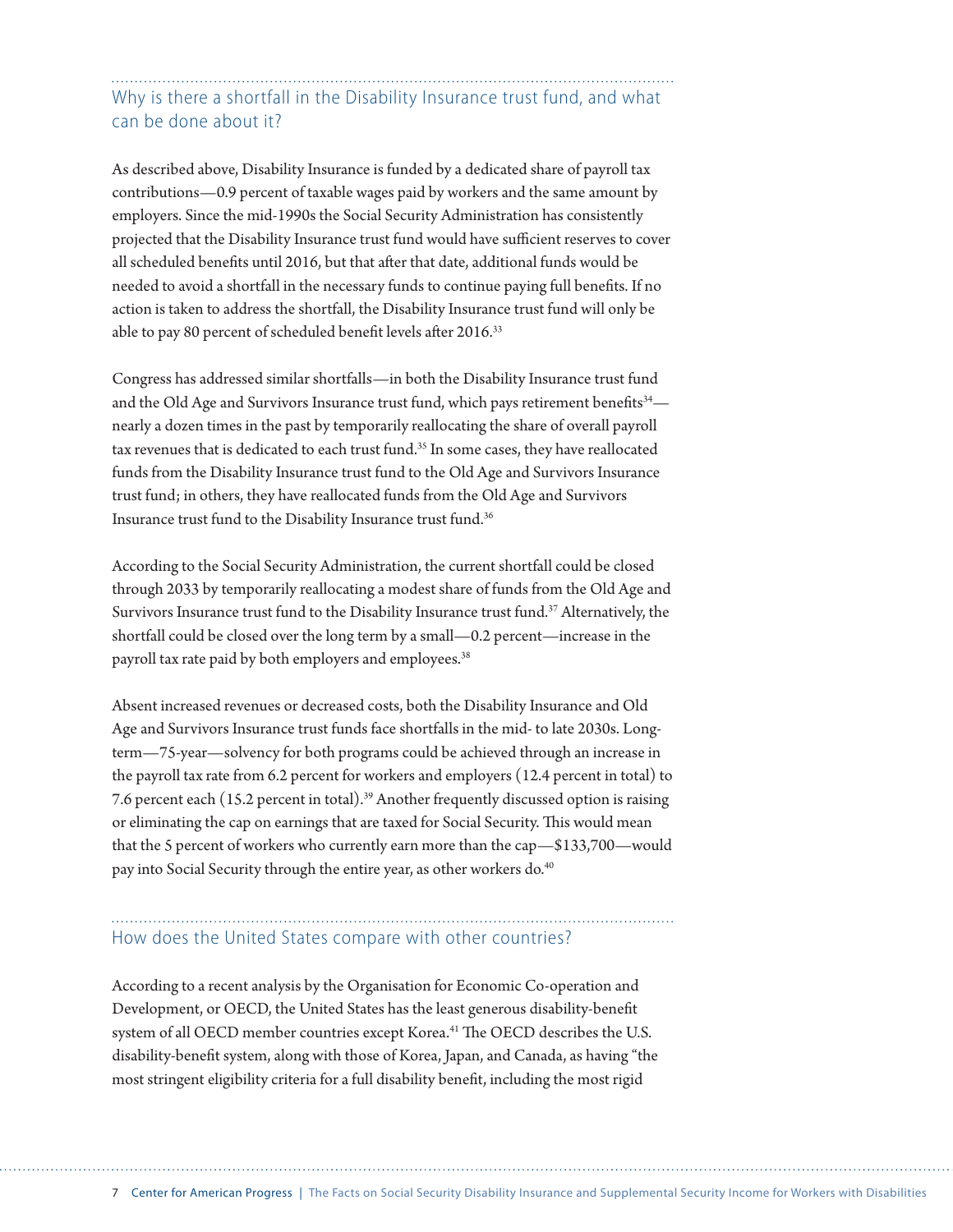reference to all jobs available in the labor market and the shortest sickness benefit payment duration." In addition, the United States spends less as a share of its economy on incapacity-related benefits than other nations. In 2009 public expenditures on incapacity-related benefits comprised just 1.5 percent of U.S. gross domestic product, or GDP, compared to an average of 2.4 percent for all OECD nations.<sup>42</sup>

Proponents of cutting disability benefits in the United States sometimes point to particular elements of disability program reforms in Europe—particularly in Germany, the Netherlands, and the United Kingdom—as potential models for changes to the Social Security disability programs. In general, however, such proposals fail to take into account that these nations have much more generous disability systems, less rigorous disability standards, higher levels of social expenditures—not just on incapacity benefits but on social assistance generally—and more regulated labor markets than the United States.

### How can the Social Security disability programs be improved to increase economic security and work opportunities for beneficiaries?

Disability Insurance and Supplemental Security increase economic security for millions of disabled workers. For beneficiaries whose conditions improve, the programs also provide important incentives and supports for returning to work. Still, the programs could be further strengthened to increase disabled workers' economic security and provide a more seamless transition for those who are able to return to work.

#### Modernize Supplemental Security

The value of Supplemental Security benefits has eroded considerably since the program's inception in 1972, as the program's income exclusions and asset limits have not kept pace with inflation and living standards. The current maximum benefit is equivalent to just three-quarters of the also-outdated federal poverty line for a single person.43 The general income exclusion (\$20 per month) and earned income exclusion (\$65 per month) have never been increased. To address this erosion, H.R. 1601, the Supplemental Security Restoration Act, sponsored by Rep. Raul Grijalva (D-AZ) and introduced in Congress in April 2013, would increase the monthly maximum benefit to \$937, which is 100 percent of the current federal poverty line, and would increase the general income disregard to \$110 per month and the earned income disregard to \$357 a month. Increasing the income exclusions and indexing them to inflation going forward would restore the monthly benefit amount to its intended value and significantly increase beneficiaries' economic security.

Additionally, Supplemental Security's asset limits—\$2,000 for a single person and \$3,000 for a couple—have only been increased once, in 1989, and are not adjusted for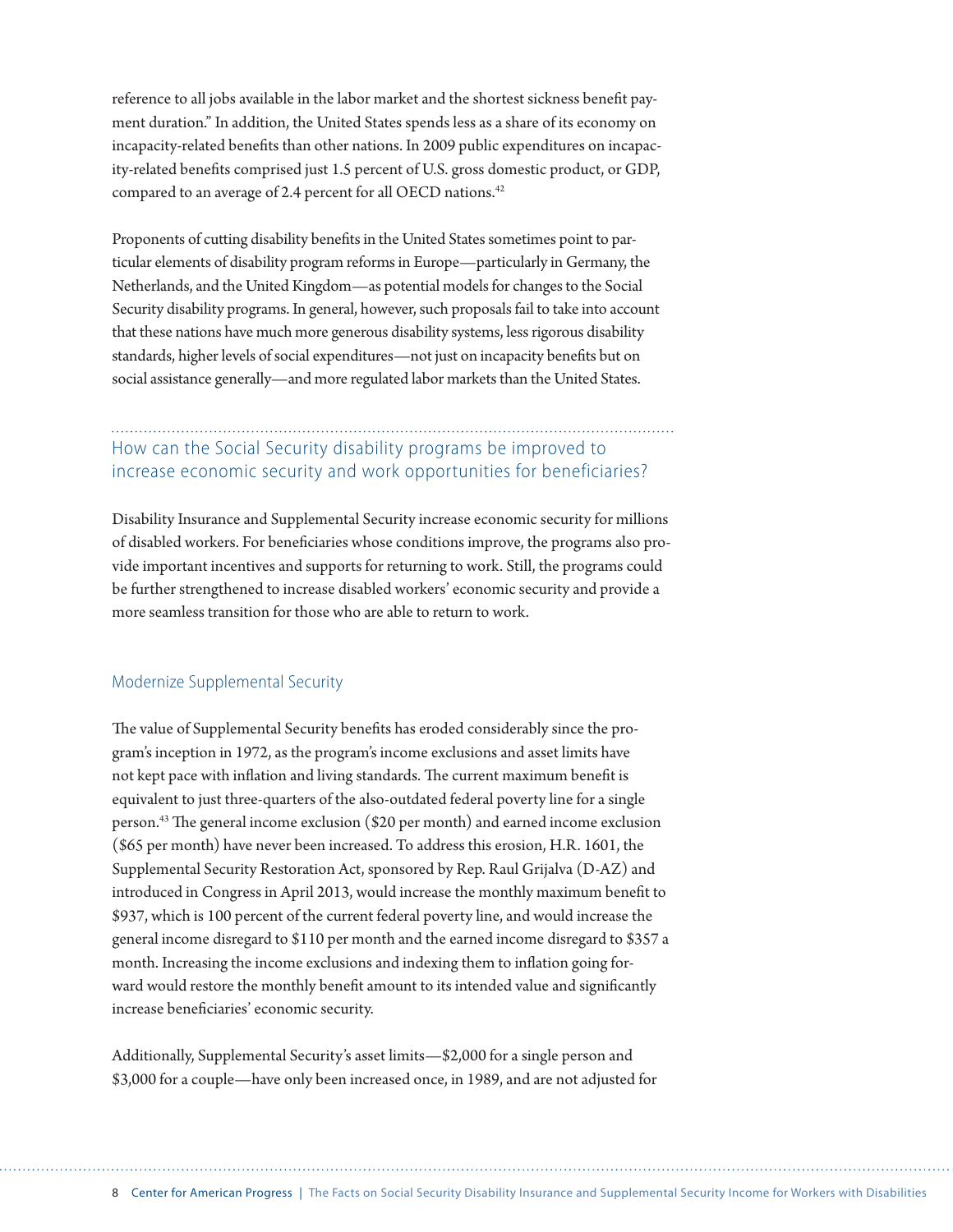inflation. These out-of-date restrictions make it impossible to maintain even a modest amount of savings, forcing beneficiaries to remain asset poor and unprotected in the event of an unexpected dental bill, leaky roof, or other unforeseen emergency expense. H.R. 1601 would address these out-of-date restrictions as well, increasing the asset limit to \$10,000 for a single person and \$15,000 for a couple.

#### Support a more seamless transition for beneficiaries able to return to work

Many disabled workers who receive disability benefits have made repeated attempts to work in spite of their impairments before finally turning to Disability Insurance or Supplemental Security as a last resort. Due to the strictness of the disability standard, many beneficiaries are terminally ill, and most are in poor and declining health. As discussed above, however, for beneficiaries whose conditions improve, the Social Security disability programs encourage beneficiaries to work up to their capacity and return to work if and when they are able, with protections in the event of failed work attempts.

But more should be done to ensure that beneficiaries are aware of the work incentives, supports, and protections that Disability Insurance and Supplemental Security provide. Additionally, consideration should be given to further enhancing these incentives, supports, and protections. Options include:

- **Make work pay more for Supplemental Security beneficiaries:** Permitting Supplemental Security beneficiaries who work to keep more of their earnings by reducing benefits by \$1 for every \$3 of earnings, rather than the current reduction of \$1 for every \$2 of earnings, would provide enhanced support and encouragement for beneficiaries who are able to do some work.
- **Simplify work incentives:** The disability programs' work incentives are complicated, and it can be difficult for beneficiaries to understand how working will impact their benefits. This is especially the case for "concurrent" beneficiaries, who receive both a small amount of Disability Insurance and Supplemental Security. Demonstration projects such as the Work Incentive Simplification Pilot, or WISP, hold promise for testing major simplifications to the Disability Insurance work incentives,<sup>44</sup> which would make them easier for beneficiaries to understand and less costly for the Social Security Administration to administer. The Social Security Administration's authority to test the WISP, however, as well as other proposed demonstration projects related to Disability Insurance, expired in 2005 and has not yet been renewed by Congress. This authority, which already exists in Supplemental Security, should be renewed for Disability Insurance.
- **Support benefits counseling for disability beneficiaries:** The Work Incentives Planning and Assistance, or WIPA, and Protection and Advocacy for Beneficiaries of Social Security, or PABSS, programs provide crucial support for disability benefi-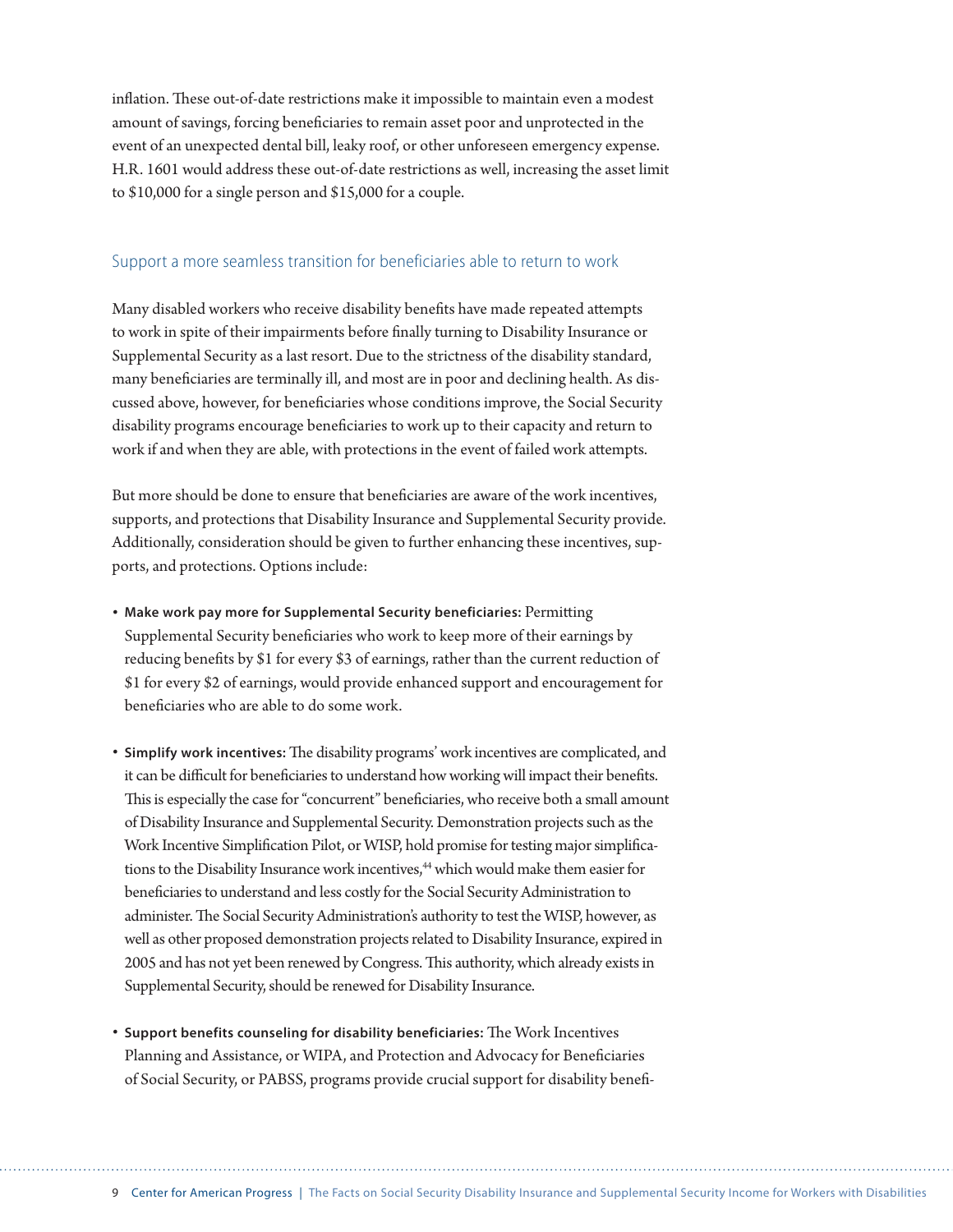ciaries who are considering employment and should be reauthorized on a multiyear basis. These programs inform beneficiaries about how employment will affect their disability income and medical coverage and address many of the real fears that individuals have about going to work at the risk of losing health coverage. They offer a wide range of services to beneficiaries, including information and advice about obtaining vocational rehabilitation and employment services, information and referral services on work incentives, and advocacy or other legal services that a beneficiary needs in order to secure, maintain, or regain gainful employment.

• **Provide the Social Security Administration with sufficient administrative funding to process disability beneficiaries' earnings reports in a timely fashion:** Currently, when beneficiaries report earnings, it can take the Social Security Administration several months—and sometimes even years—to adjust benefits based on the report. This late adjustment often results in beneficiaries being told that they have been overpaid benefits in past months, which they may then be required to repay. Many individuals are wary of attempting work for fear of incurring this kind of overpayment.

*Shawn Fremstad is a consultant on social policy and a senior research associate at the Center for Economic and Policy Research in Washington, D.C. Rebecca Vallas is an attorney and policy advocate specializing in disability law and policy at Community Legal Services in Philadelphia.*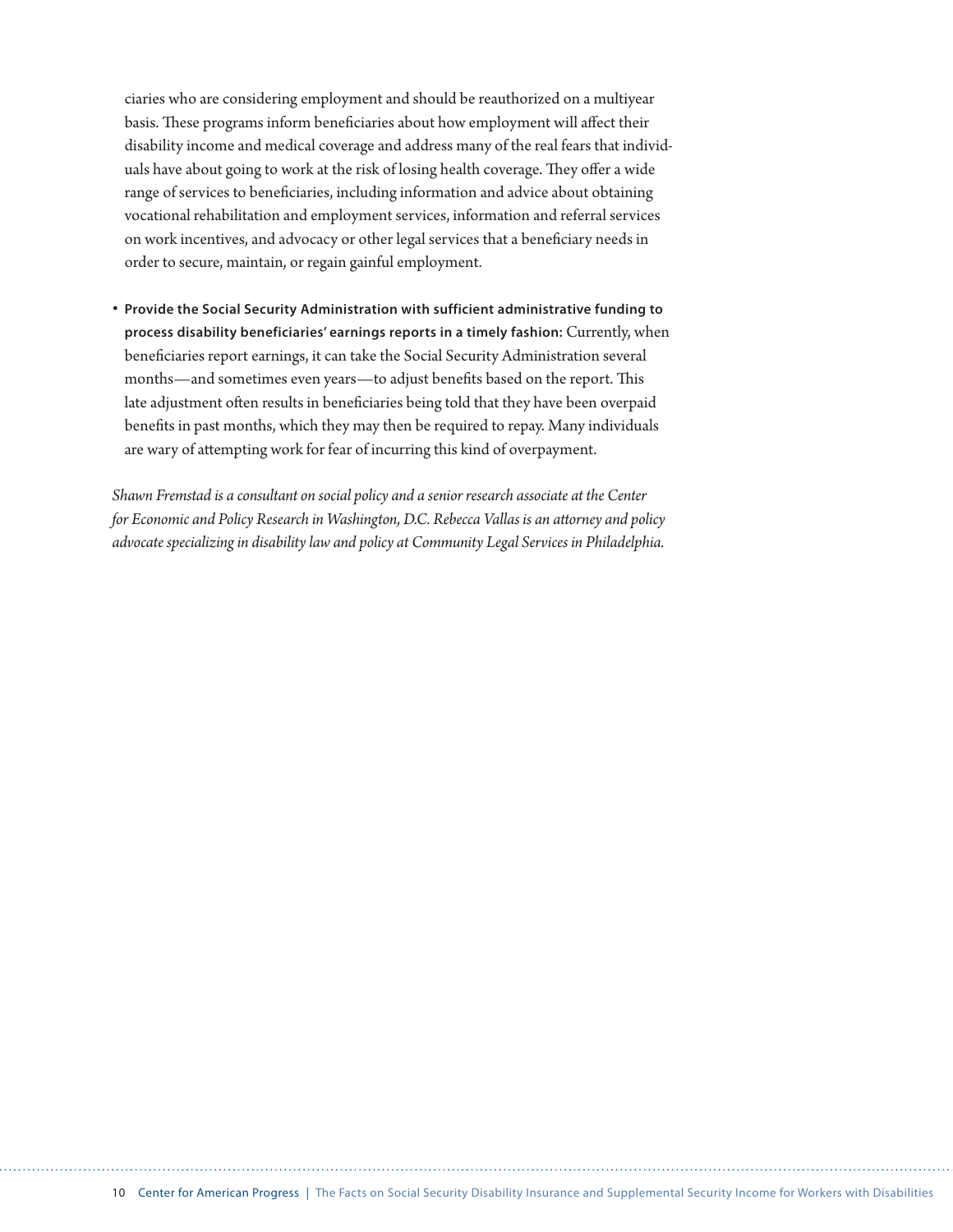#### Endnotes

- 1 Matthew W. Brault, "Americans with Disabilities: 2010" (Washington: U.S. Census Bureau, 2012), available at [http://](http://www.census.gov/prod/2012pubs/p70-131.pdf) [www.census.gov/prod/2012pubs/p70-131.pdf.](http://www.census.gov/prod/2012pubs/p70-131.pdf)
- 2 See, for example, Shawn Fremstad, "Half in Ten: Why Taking Disability into Account is Essential to Reducing Income Poverty and Expanding Economic Inclusion" (Washington: Center for Economic and Policy Research, 2009), available at [http://](http://www.cepr.net/index.php/publications/reports/half-in-ten/) [www.cepr.net/index.php/publications/reports/half-in-ten/.](http://www.cepr.net/index.php/publications/reports/half-in-ten/)
- 3 For more on children's eligibility, see Rebecca Vallas and Shawn Fremstad, "Maintaining and Strengthening Supplemental Security Income for Children with Disabilities" (Washington: Center for American Progress, 2012), available at [http://www.americanprogress.org/wp-content/up](http://www.americanprogress.org/wp-content/uploads/2012/09/SSIBrief-11.pdf)[loads/2012/09/SSIBrief-11.pdf.](http://www.americanprogress.org/wp-content/uploads/2012/09/SSIBrief-11.pdf)
- 4 Data for March 2013 was obtained from the online beneficiary database maintained by the U.S. Social Security Administration's Office of the Chief Actuary, available at [www.ssa.](http://www.ssa.gov/oact/ProgData/icp.html) [gov/oact/ProgData/icp.html](http://www.ssa.gov/oact/ProgData/icp.html) (last accessed April 2013).
- 5 Data for March 2013 was obtained from ibid.
- 6 Ibid.
- 7 Anne DeCesaro and Jeffrey Hemmeter, "Characteristics of Noninstitutionalized DI and SSI Program Participants, Table 2" (U.S. Social Security Administration, 2008).
- 8 U.S. Social Security Administration, "Annual Statistical Supplement 2012, Table 7E.3," available at http://www.ss [gov/policy/docs/statcomps/supplement/2012/7e.html](http://www.ssa.gov/policy/docs/statcomps/supplement/2012/7e.html) (last accessed May 2013).
- 9 U.S. Social Security Administration, "Annual Statistical Supplement 2012, Table 7.D1," available at [http://www.ssa.](http://www.ssa.gov/policy/docs/statcomps/supplement/2012/7d.pdf) [gov/policy/docs/statcomps/supplement/2012/7d.pdf](http://www.ssa.gov/policy/docs/statcomps/supplement/2012/7d.pdf) (last accessed May 2013).
- 10 These are disabled workers who are covered for Disability Insurance but whose benefit amount and other countable income is less than Supplemental Security's maximum payment amount (\$710 for 2013). Workers who receive both Disability Insurance and Supplemental Security are referred to as concurrent beneficiaries.
- 11 U.S. Social Security Administration, "SSI Monthly Statistics, Table 7," available at [http://www.ssa.gov/policy/docs/stat](http://www.ssa.gov/policy/docs/statcomps/ssi_monthly/2013-02/table07.pdf)[comps/ssi\\_monthly/2013-02/table07.pdf](http://www.ssa.gov/policy/docs/statcomps/ssi_monthly/2013-02/table07.pdf) (last accessed May 2013).
- 12 See U.S. Social Security Administration, "Annual Statistical Supplement 2012, Table 7.D1." In December 2011, in addition to the 31.3 percent of Supplemental Security beneficiaries who receive modest Disability Insurance benefits, about 5 percent reported earned income, and 7 percent reported other unearned income.
- 13 The cap is adjusted annually to keep pace with average wages.
- 14 *Social Security Act*, Public Law 271, 74th Cong., (August 14, 1935), Section 223(d)(2)(A).
- 15 This is the percentage of applications filed that are denied after taking all appeals into account. Looking at this earlier period ensures that denials still in the appeals process do not distort the rate. See U.S. Social Security Administration, "Annual Statistical Report on the Social Security Disability Insurance Program, 2011, Table 59," available at [http://www.](http://www.ssa.gov/policy/docs/statcomps/di_asr/2011/sect04.html) [ssa.gov/policy/docs/statcomps/di\\_asr/2011/sect04.html](http://www.ssa.gov/policy/docs/statcomps/di_asr/2011/sect04.html) (last accessed May 2013).
- 16 Figure A-2 in Nicole Maestas, Kathleen J. Mullen, and Alexander Strand, "Does Disability Insurance Receipt Discourage Work? Using Examiner Assignment to Estimate the Causal Effects of SSDI Receipt." Working Paper WR-853.3 (RAND, 2012), Figure A-2, available at [http://www.rand.org/content/](http://www.rand.org/content/dam/rand/pubs/working_papers/2012/RAND_WR853-3.pdf) [dam/rand/pubs/working\\_papers/2012/RAND\\_WR853-3.pdf.](http://www.rand.org/content/dam/rand/pubs/working_papers/2012/RAND_WR853-3.pdf)

17 Kathy Ruffing, "No Surprise: Disability Beneficiaries Experience High Death Rates," Off the Charts Blog, April 4, 2013, available at [http://www.offthechartsblog.org/no-surprise](http://www.offthechartsblog.org/no-surprise-disability-beneficiaries-experience-high-death-rates/)[disability-beneficiaries-experience-high-death-rates/.](http://www.offthechartsblog.org/no-surprise-disability-beneficiaries-experience-high-death-rates/)

18 Ibid.

- 19 National Academy of Social Insurance, "What is Social Security Disability Insurance?", available at [http://www.nasi.org/](http://www.nasi.org/learn/socialsecurity/disability-insurance) [learn/socialsecurity/disability-insurance](http://www.nasi.org/learn/socialsecurity/disability-insurance) (last accessed May 2013).
- 20 Some countries, but not the United States, provide credits for caregivers in their social security systems. See Elaine Fultz, "Pension Crediting for Caregivers: Policies in Finland, France, Germany, Sweden, the United Kingdom, Canada, and Japan" (Washington: Institute for Women's Policy Research, 2011), available at [http://www.iwpr.org/publica](http://www.iwpr.org/publications/pubs/pension-crediting-for-caregivers-policies-in-finland-france-germany-sweden-the-united-kingdom-canada-and-japan)[tions/pubs/pension-crediting-for-caregivers-policies-in-fin](http://www.iwpr.org/publications/pubs/pension-crediting-for-caregivers-policies-in-finland-france-germany-sweden-the-united-kingdom-canada-and-japan)[land-france-germany-sweden-the-united-kingdom-canada](http://www.iwpr.org/publications/pubs/pension-crediting-for-caregivers-policies-in-finland-france-germany-sweden-the-united-kingdom-canada-and-japan)[and-japan.](http://www.iwpr.org/publications/pubs/pension-crediting-for-caregivers-policies-in-finland-france-germany-sweden-the-united-kingdom-canada-and-japan)
- 21 See James R. Sheldon, "Expedited Reinstatement of Social Security or SSI Disability Benefits" (Ithaca, New York: Work Incentives Support Center, Cornell University, 2006).
- 22 For more on these and other employment supports and incentives, see U.S. Social Security Administration, *2013 Red Book: A Summary Guide to Employment Supports for Persons with Disabilities under the Social Security Disability Insurance and Supplemental Security Income Programs* (2013).
- 23 Arif Mamun and others, "Employment Among Social Security Disability Program Beneficiaries, 1996–2007," *Social Security Bulletin* 71 (3) (2011).
- 24 Authors' calculation is based on data from the U.S. Social Security Administration and the U.S. Census Bureau.
- 25 Authors' analysis is based on data from the U.S. Social Security Administration and the U.S. Census Bureau. Most, but not all, nonelderly adults receiving Supplemental Security have incomes below the poverty line, so this is not the same as the smaller share of people with below-poverty incomes who receive Supplemental Security.
- 26 Our analysis here draws heavily on the previous work of Stephen Goss, the Social Security Administration's chief actuary, and Kathy Ruffing, an expert on disability policy at the Center on Budget and Policy Priorities.
- 27 Kathy Ruffing, Testimony on Disability Insurance before the Subcommittee on Social Security, House Committee on Ways and Means, March 20, 2013, available at [http://www.](http://www.cbpp.org/cms/?fa=view&id=3934) [cbpp.org/cms/?fa=view&id=3934.](http://www.cbpp.org/cms/?fa=view&id=3934)
- 28 Stephen Goss, "The Financing Challenges Facing the Social Security Disability Insurance Program," Testimony before the Subcommittee on Social Security, House Committee on Ways and Means, March 14, 2013, available at [http://www.](http://www.ssa.gov/oact/testimony/HouseWM_20130314.pdf) [ssa.gov/oact/testimony/HouseWM\\_20130314.pdf](http://www.ssa.gov/oact/testimony/HouseWM_20130314.pdf).
- 29 U.S. Social Security Administration, "2012 OASDI Trustees Report, Table V.C5," available at http://www.ssa.gov/oact/ tr/2012/V\_C\_prog.html#266223 (last accessed May 2012).
- 30 Kathy Ruffing, Testimony on Disability Insurance before the Subcommittee on Social Security.
- 31 Ibid.
- 32 Sarah Jane Glynn, "The New Breadwinners: 2010 Update" (Washington: Center for American Progress, 2012), available at [http://www.americanprogress.org/issues/labor/](http://www.americanprogress.org/issues/labor/report/2012/04/16/11377/the-new-breadwinners-2010-update/) [report/2012/04/16/11377/the-new-breadwinners-2010-up](http://www.americanprogress.org/issues/labor/report/2012/04/16/11377/the-new-breadwinners-2010-update/)[date/.](http://www.americanprogress.org/issues/labor/report/2012/04/16/11377/the-new-breadwinners-2010-update/)

33 Ibid.